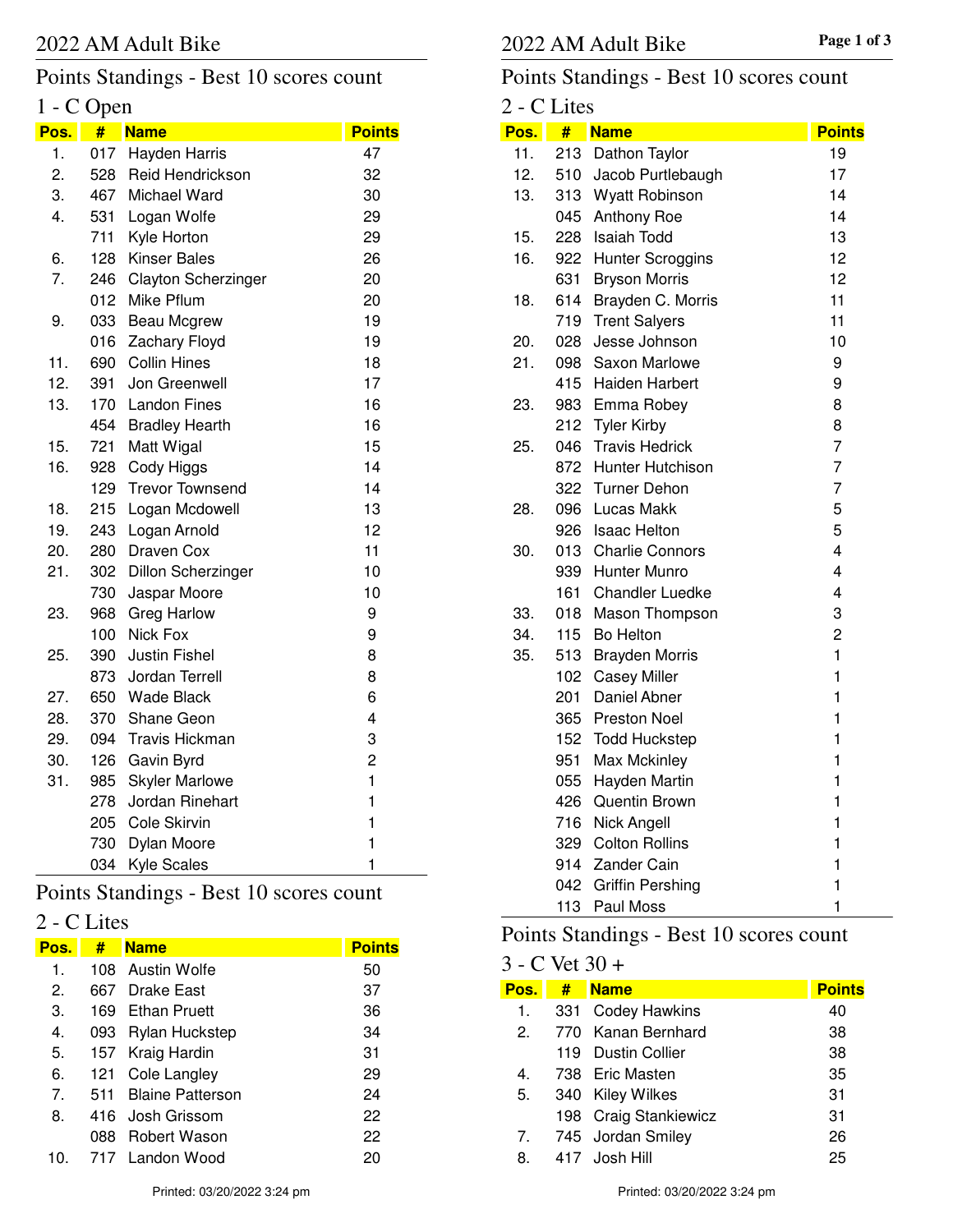## Points Standings - Best 10 scores count

#### $3 - C$  Vet  $30 +$

| Pos. | #   | <b>Name</b>           | <b>Points</b> |
|------|-----|-----------------------|---------------|
| 9.   | 736 | Jeremy Dunkley        | 23            |
| 10.  | 461 | James Anderson        | 22            |
|      | 681 | Jerry Baker           | 22            |
| 12.  |     | 023 Kyle Davis        | 17            |
| 13.  | 199 | <b>Tyler Tutterow</b> | 15            |
| 14.  | 007 | Dathon Lawler         | 14            |
| 15.  |     | 162 Adam Cooper       | 13            |
| 16.  | 923 | <b>Ryan Pierce</b>    | 12            |
| 17.  | 366 | Joshua Ward           | 11            |
|      |     | 619 Kevin D. Huff     | 11            |
| 19.  | 741 | Norm Brossman         | 10            |
| 20.  | 044 | <b>Chris Gilstrap</b> |               |
|      | 218 | Nick Bright           | 1             |

### Points Standings - Best 10 scores count

#### 4 - C Senior 40 +

| Pos. | #    | <b>Name</b>         | <b>Points</b> |
|------|------|---------------------|---------------|
| 1.   | 151  | Sam Barrow          | 45            |
| 2.   | 333. | Donnie Bell         | 40            |
| З.   | 022  | Mike Stevens        | 36            |
| 4.   | 909  | Chad Smith          | 30            |
| 5.   | 014  | Kenny Ladd          | 25            |
| 6.   | 027  | Hayden Freihaut     | 22            |
| 7.   | 777  | Matthew Windell     | 20            |
| 8.   | 227  | Justin Joseph       | 19            |
| 9.   | 027  | Corey Freund        | 18            |
| 10.  | 955  | <b>Rick Pearson</b> | 17            |
| 11.  | 413  | Mark Wallace        | 16            |
|      | 541  | Zach Wray           | 16            |
| 13.  | 314  | Chuck Murphy        | 14            |
|      | 619  | Kevin D. Huff       | 14            |
| 15.  | 518  | John Whitacre       | 1             |

#### Points Standings - Best 10 scores count

#### 5 - Golden Masters 60+

|  | Pos. # Name    | <b>Points</b> |
|--|----------------|---------------|
|  | 011 Ken Matway |               |

Points Standings - Best 99 scores count

#### 5 - Super Senior 50+

|    | <b>Pos.</b> # Name | <b>Points</b> |
|----|--------------------|---------------|
| 1. | 008 Scott Justice  | 50            |
|    | 2. 327 Jeff Ooley  | 42            |
|    | 955 Rick Pearson   | クク            |

### Points Standings - Best 10 scores count

#### $6 - D$  14+

|  | <b>Pos.</b> # Name | <b>Points</b> |
|--|--------------------|---------------|
|  | 257 Tristan Wimmer |               |

#### Points Standings - Best 10 scores count

#### $6 - D$  14+ **Pos. # Name Points** 2. 110 Kyler Long 33 3. 602 David Gamble 28 4. 160 Tyson Miller 25 225 Brandon Voils 25 6. 555 Alex Wessell 23 746 Skylar Christinberry 23 8. 829 Cole Wright 20 9. 283 Chance Cooksey 19 242 Korben Boller 19 217 Lathan Hersley 19 12. 550 Jackson Bushong 18 054 Kylis Strahle 18 14. 270 Benjamin Shoultz 17 747 Tre Waggoner 17 16. 637 Cody Duncan 14 824 Clayton Tincher 14 261 Ethan Kelsheimer 14 821 Levi Langley 14 422 Austin Waechter 14 21. 552 Austin Bratcher 13 22. 019 Cade Morgan 12 339 Clinton Bratton 12 24. 568 Dawson Pfaff 11 141 Connor Burch 11 26. 202 Noah Leonhardt 10 27. 127 Paul Stuehrenbers 7 488 Sam Nolan 7 29. 728 Eli Mcclaine 5 30. 375 Dalton Stevens 4 31. 563 Jake Winn 3 32. 628 Luke Ostin 2 037 Kameron White 2 317 Briar Mccullough 2 440 Gavin Faultless 2 36. 428 Bryson Clark 1 076 Tyler Patton 1 069 Aydin Receveur 1 713 Drake Moore 1 001 Jaxson Barmes 1

#### Points Standings - Best 10 scores count

#### $7 - D$  22 +

| Pos.          | # | <b>Name</b>        | <b>Points</b> |
|---------------|---|--------------------|---------------|
| 1.            |   | 840 Matthew Henry  | 44            |
| $\mathcal{P}$ |   | 374 Levi Pollard   | 25            |
| 3.            |   | 825 Cameron Cooper | 22            |
| 4.            |   | 364 Trey Graves    | 20            |
| 5.            |   | 828 Braden Stoner  | 18            |
| 6.            |   | 107 Nick Abel      | 17            |